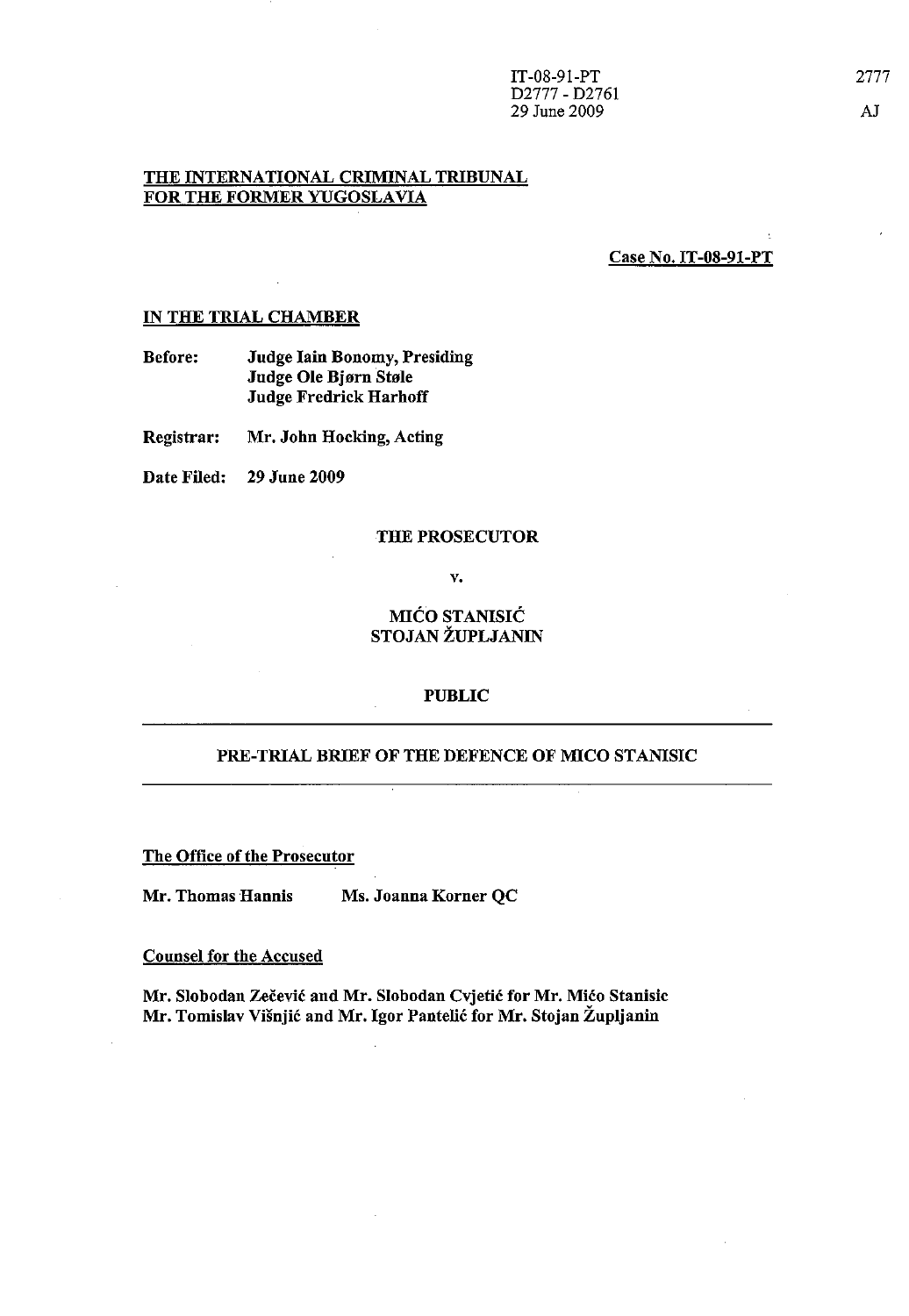# PRE-TRIAL BRIEF OF THE DEFENCE OF MICO STANISIC

 $\ddot{\phantom{a}}$ 

 $\sim$ 

 $\bar{z}$ 

 $\label{eq:2.1} \frac{1}{\sqrt{2}}\int_{\mathbb{R}^3}\frac{1}{\sqrt{2}}\left(\frac{1}{\sqrt{2}}\right)^2\left(\frac{1}{\sqrt{2}}\right)^2\left(\frac{1}{\sqrt{2}}\right)^2\left(\frac{1}{\sqrt{2}}\right)^2\left(\frac{1}{\sqrt{2}}\right)^2\left(\frac{1}{\sqrt{2}}\right)^2.$ 

 $\sim 10^6$ 

 $\sim 10$ 

| THE PRESUMPTION OF INNOCENCE AND PROOF OF GUILT BEYOND A       |  |
|----------------------------------------------------------------|--|
| STATEMENT OF THE NATURE OF THE MR. STANIŠIĆ'S DEFENCE  4       |  |
|                                                                |  |
| MATTERS WITH WHICH MR. STANIŠIĆ TAKES ISSUE IN THE PROSECUTION |  |

 $\mathcal{L}^{\text{max}}_{\text{max}}$ 

 $\mathcal{A}$ 

 $\mathcal{A}^{\mathcal{A}}$ 

 $\mathcal{L}^{\text{max}}_{\text{max}}$ 

 $\hat{\mathcal{A}}$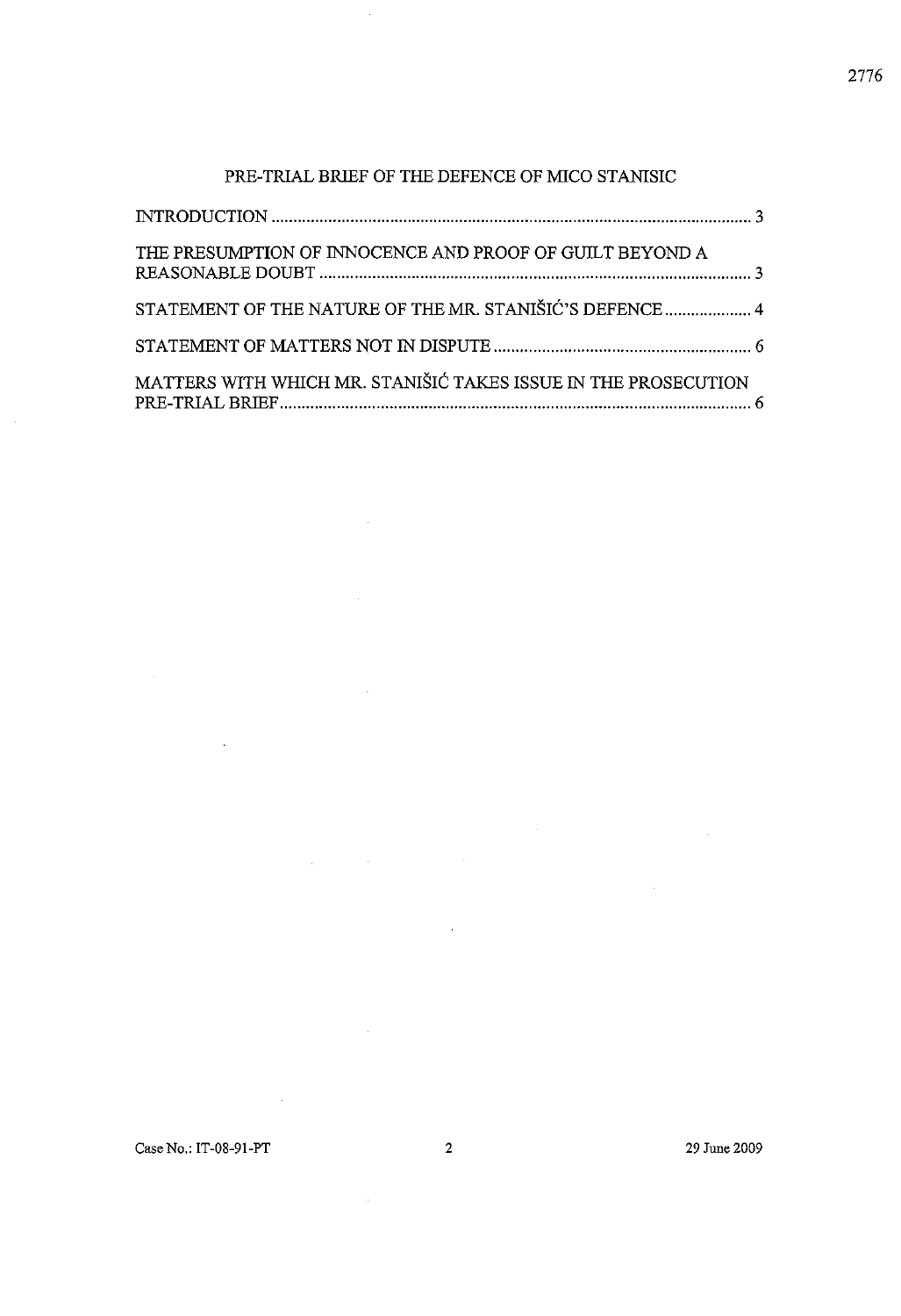## PRE-TRIAL BRIEF OF THE DEFENCE OF MICO STANISIC

## **INTRODUCTION**

- 1. On 8 June 2009, the Prosecution filed the *Prosecution's Pre-Trial Brief Pursuant to Rule 65ter (E)(i)* ("Prosecution Pre-Trial Brief').
- 2. Pursuant to Rule 65ter (F) of the Rules of Procedure and Evidence ("Rules"), Mr. Stanisi6 files his Defence Pre-Trial Brief.

# THE PRESUMPTION OF INNOCENCE AND PROOF OF GUILT BEYOND A REASONABLE DOUBT

- 3. Mr. Stanišić pleaded not guilty to all charges alleged against him, in the Amended Consolidated Indictment (the "Indictment").
- 4. The provisions of Article 21(3) of the Statute presume the innocence of the accused until he is proven guilty.
- 5. Pursuant to Rille 87(A), the Prosecution is bound in law to prove the case alleged against the accused beyond reasonable doubt. The Trial Chamber in the *Celebici* case quoted with approval from English case law, *Miller* v. *Minister of Pensions,*  in which Lord Denning explained that the expression "proof beyond reasonable doubt" should be understood as follows:

It need not reach certainty but it must carry a high degree of probability. Proof beyond a reasonable doubt does not mean proof beyond the shadow of a doubt. The law would fail to protect the community if it admitted fanciful possibilities to deflect the course of justice. If the evidence is so strong against a man as to leave only a remote possibility in his favour, which can be dismissed with the sentence, 'of course it is possible, but not in the least probable', the case is proved beyond reasonable doubt, but nothing short of that will suffice.<sup>1</sup>

The Trial Chamber must determine in respect of each of the counts charged against Mr. Stanišić in the indictment, whether it is satisfied beyond reasonable

<sup>1</sup>*Prosecutor v. Delalit, et. al.,* Judgement, IT -96-21-T, 16 November 1998, *("CelebiCi* Trial Judgement") para. 600.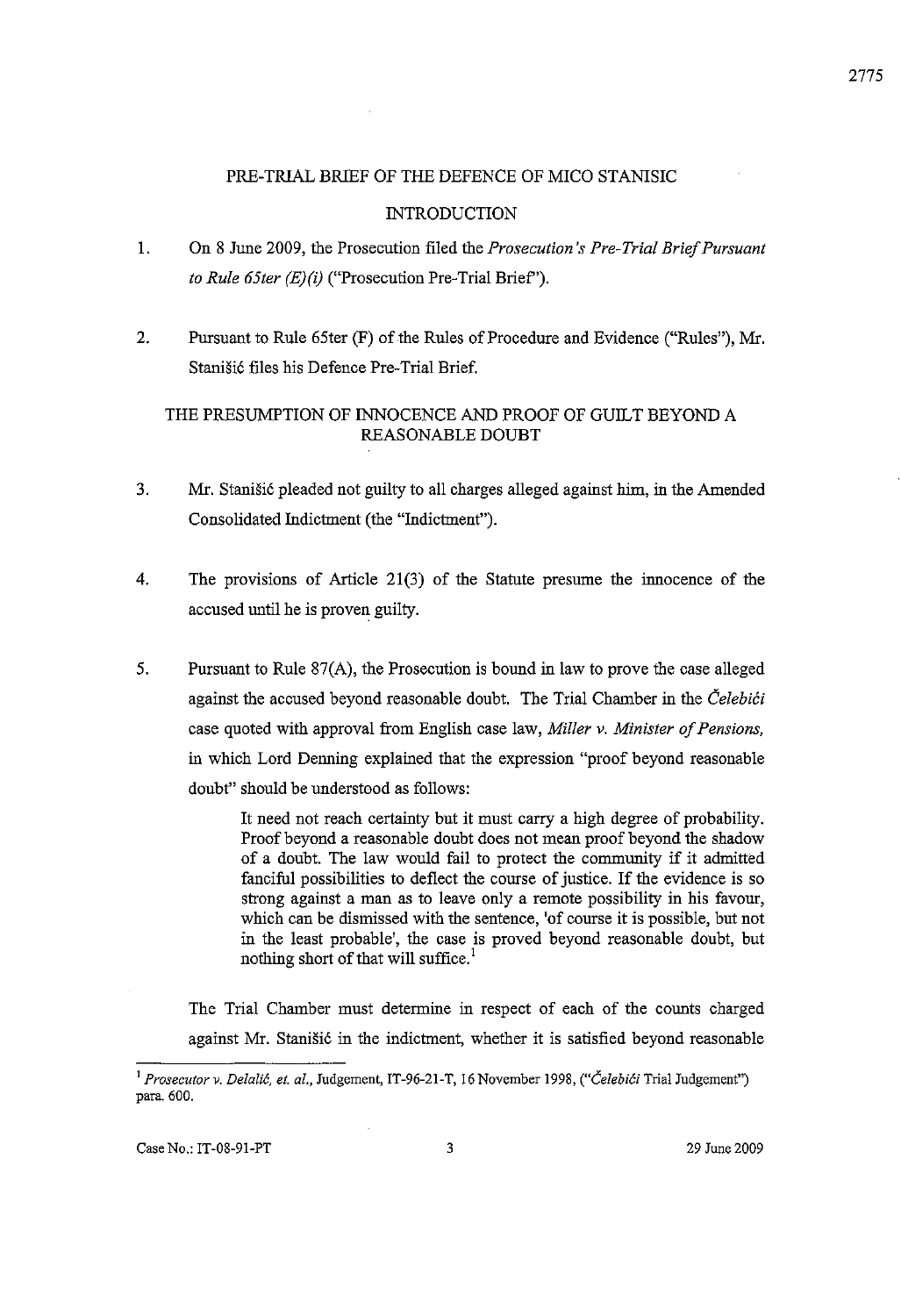doubt, on the basis of the whole of the evidence, that every element of that crime and the forms of liability charged in the indictment has been established.<sup>2</sup>

- 6. If, at the conclusion of the proceedings, there is any doubt that the Prosecution has established the case against Mr. Stanišić, he is entitled to the benefit of doubt and he must be acquitted. $3$
- 7. In a joint trial, it is the duty of the Trial Chamber to consider the case against each accused separately and to consider each count in the indictment separately.<sup>4</sup>

STATEMENT OF THE NATURE OF THE MR. STANISIC'S DEFENCE

- 8. Mr. Stanisić is charged in the Indictment under Articles 3, 5 and  $7(1)$  and  $7(3)$  of the Statute. Mr. Stanišić asserts that he has no individual criminal responsibility of the crimes alleged against him in the Indictment. As a matter of fact and law, Mr. Stanišić asserts that he is not guilty of the following allegations, as set out in the Indictment:
	- a. Under Article 3, Mr. Stanišić is charged with Murder, a violation of the Laws and Customs of War, as recognised by Common Article 3 of Geneva Conventions of 1949, punishable under Article 3 of the Statute of the Tribunal [Count 4], Torture, a violation of the Laws and Customs of War, as recognised by Common Article 3 of Geneva Conventions of 1949, punishable under Article 3 of the Statnte of the Tribunal [Count 6], Cruel Treatment, a violation of the Laws and Customs of War, as recognised by Common Article 3 of Geneva Conventions of 1949, punishable under Article 3 of the Statute of the Tribunal [Count 7]

2774

*<sup>2</sup> Prosecutor* v. *Limaj* et. aI., Judgement, IT-03-66-T, 30 November 2005, para. 10.

**<sup>3</sup> See,** *Prosecutor* **v.** *Kupreskic, et. aI,* **Judgement, IT -95-16-T, 14 January 2000,** *("Kupreffldc* **Trial**  Judgement) para. 339(a) and *CelehiCi* Trial Judgement, para. 601-603.

*<sup>4</sup> Prosecutor* v. *Kordic et. al.,* Judgement, IT-95-1412-T, 26 February 2001 *("Kordic* Trial Judgemenf'), para. 16.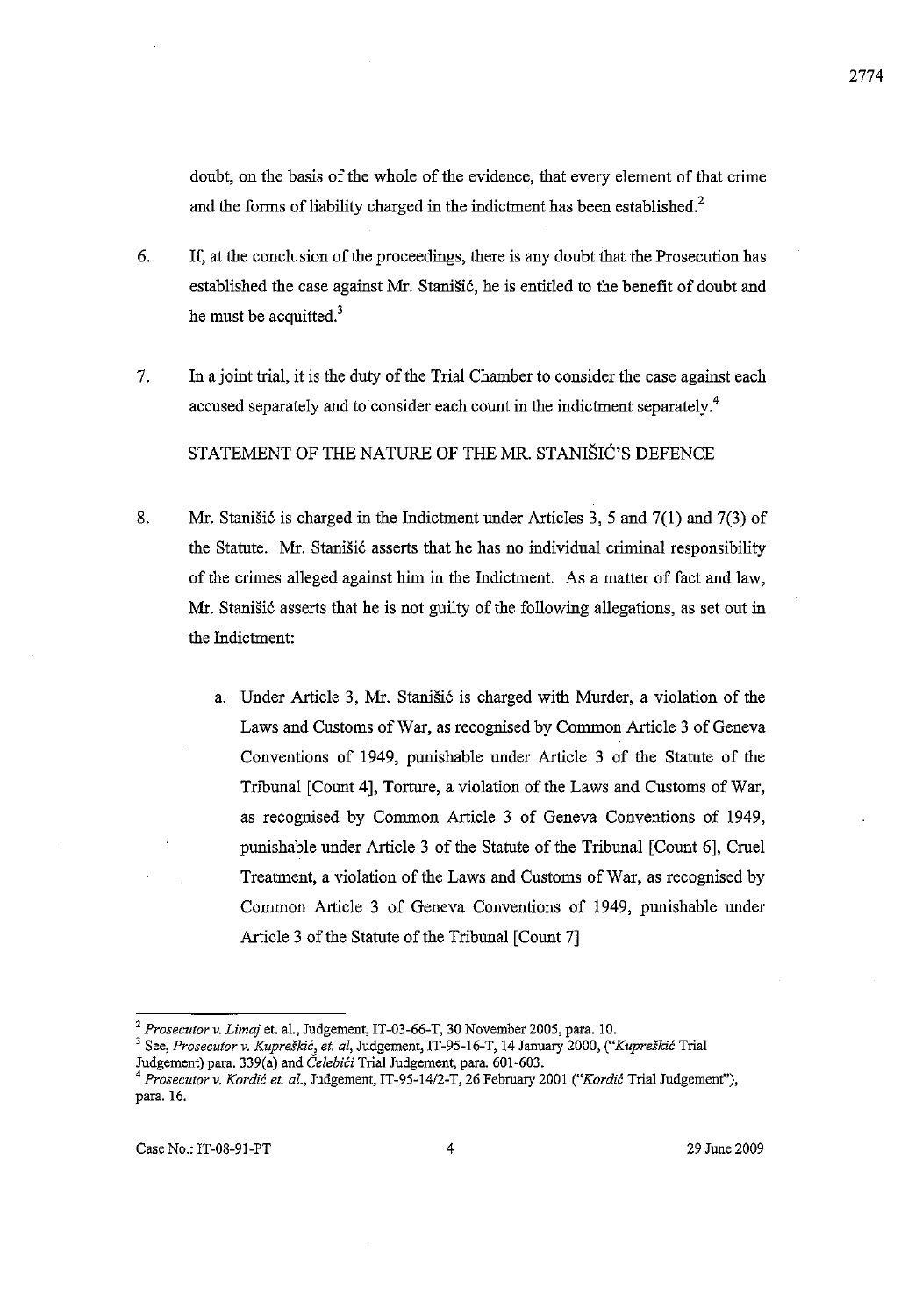- b. Under Article 5, Mr. Stanišić is charged with Persecutions on political, racial, and religious grounds, a crime against humanity, punishable under Article 5(h) [Count 1], Extermination, a crime against humanity, punishable under Article 5(b) [Count 2], Murder, a crime against humanity, punishable under Article 5(a) [Count 3], Torture, a crime against humanity, punishable under Article 5(t) [Count 5], Inhumane Acts, a crime against humanity, punishable under Article 5(i) [Count 8], Deportation, a crime against humanity, punishable under Article  $5(d)$ [Count 9], Inhumane Acts (forcible transfer), a crime against humanity, punishable under Article 5(i) [Count 10]
- c. Under Article  $7(1)$ , Mr. Stanišić is alleged to have instigated, committed, or otherwise aided and abetted the crimes set out in the Indictment. In particular, by using the word "committed" in the Indictment, the Prosecutor does not intend to suggest that any of the accused physically perpetrated any of the crimes charged, personally. "Committing" in the Indictment refers to participation in a joint criminal enterprise as a coperpetrator. The objective of the JCE was to permanently remove Bosnian Muslim, Bosnian Croats, and other non-Serbs from the territory of the planned Serbian state by means which included the commission of the crimes alleges in Count 1-10 of the Indictment.
- d. Under Article 7(3), Mr. Stanišić is alleged to have held a position of superior authority and is therefore also individually criminally responsible for the acts or omissions of his subordinates. Pursuant to Article 7(3), a superior is responsible for the criminal acts of his subordinates if he knew or had reason to know that his subordinates were about to commit such acts or had done so, and the superior failed to take the necessary and reasonable measures to prevent such acts or to punish the perpetrators.

2773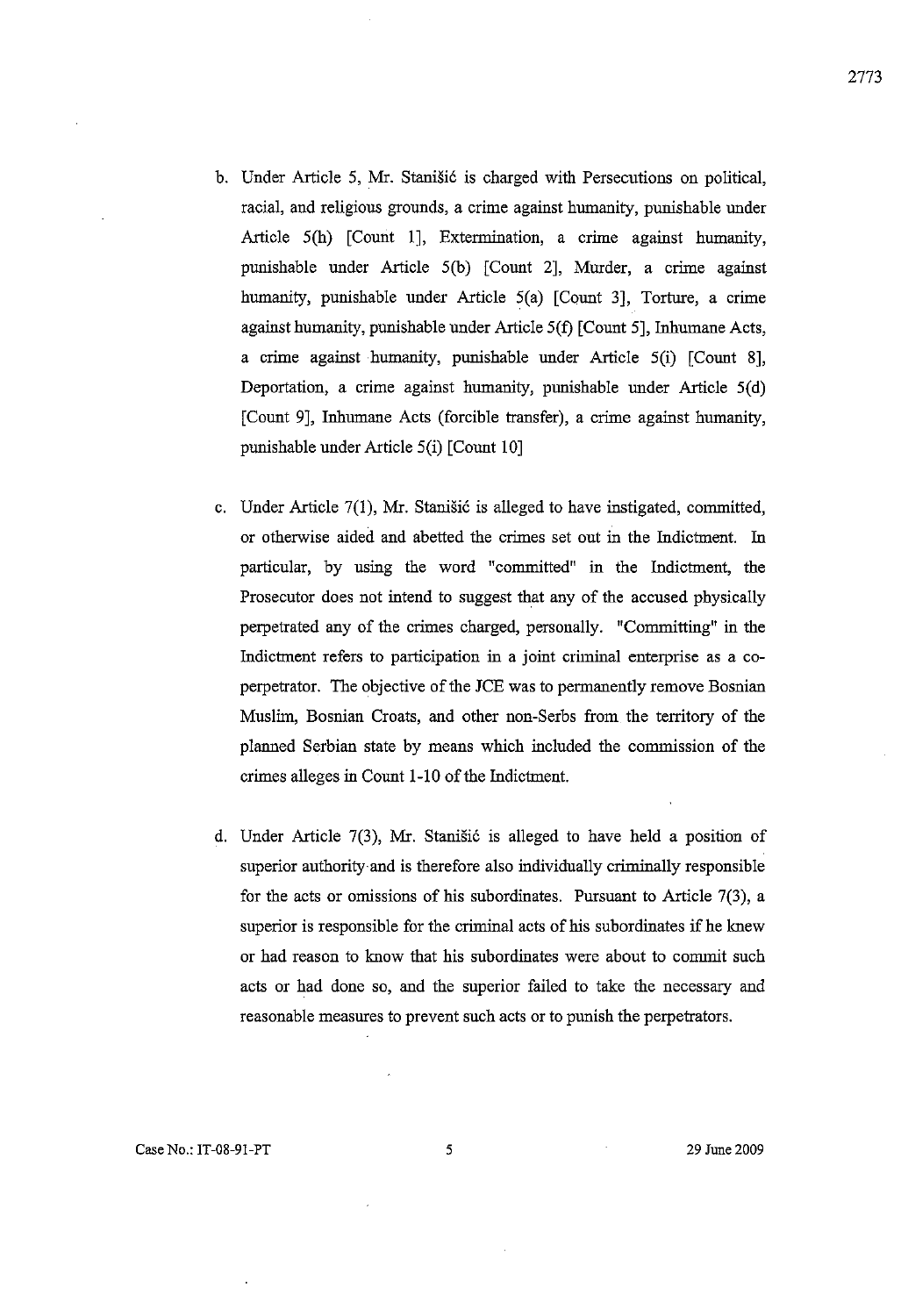9. Save and except, the admissions contained in paragraph 10 of this Defence Pre-Trial Brief, Mr. Stanišić contests the truth and accuracy of all factual allegations made by the Prosecution in the Indictment and the Prosecution Pre-Trial Brief and he rejects the legal assessment of those factual allegations made by the Prosecution. Mr. Stanišić asserts that he has no individual criminal responsibility for the crimes alleged against him in the Indictment in that he did not instigate,  $commit - as a particular in a joint criminal enterprise - or otherwise aid and abet$ the crimes set out in the Indictment, nor did he have any superior authority over any alleged perpetrators of any crimes.

## STATEMENT OF MATTERS NOT IN DISPUTE

- 10. Mr. Stanistic has agreed to the following matters:
	- a. The Prosecution and Mr. Stanišić have agreed to 84 facts proposed by the Prosecution and 18 facts proposed by the defence set out the Decision on Judicial Notice dated 14 December 2007.<sup>5</sup>
- II. The Parties continue to use their best efforts to reach agreement on legal and factual matters. In particular, the parties are attempting to stipulate to laws and regulations which are relevant to the indictment period and the Confidential Charts contained in Annex 6 of the Prosecution Pre-Trial Brief.<sup>6</sup>

# MATTERS WITH WHICH MR. STANIŠIĆ TAKES ISSUE IN THE PROSECUTION PRE-TRIAL BRIEF

12. Other than the factual matters agree upon by the parties set out in paragraph 10 of this Defence Pre-Trial Brief, no admissions are made as to the truth or accnracy of the factual allegations made in the Indictment or the Prosecution Pre-trial Brief,

*<sup>5</sup>Prosecutor* **v.** *MiCa Stanisic,* **Case No. IT-04-79-PT, Decision on Judicial Notice, 14 December 2007,**  65ter Meeting, 22 June 2009, T. 180-184, 190.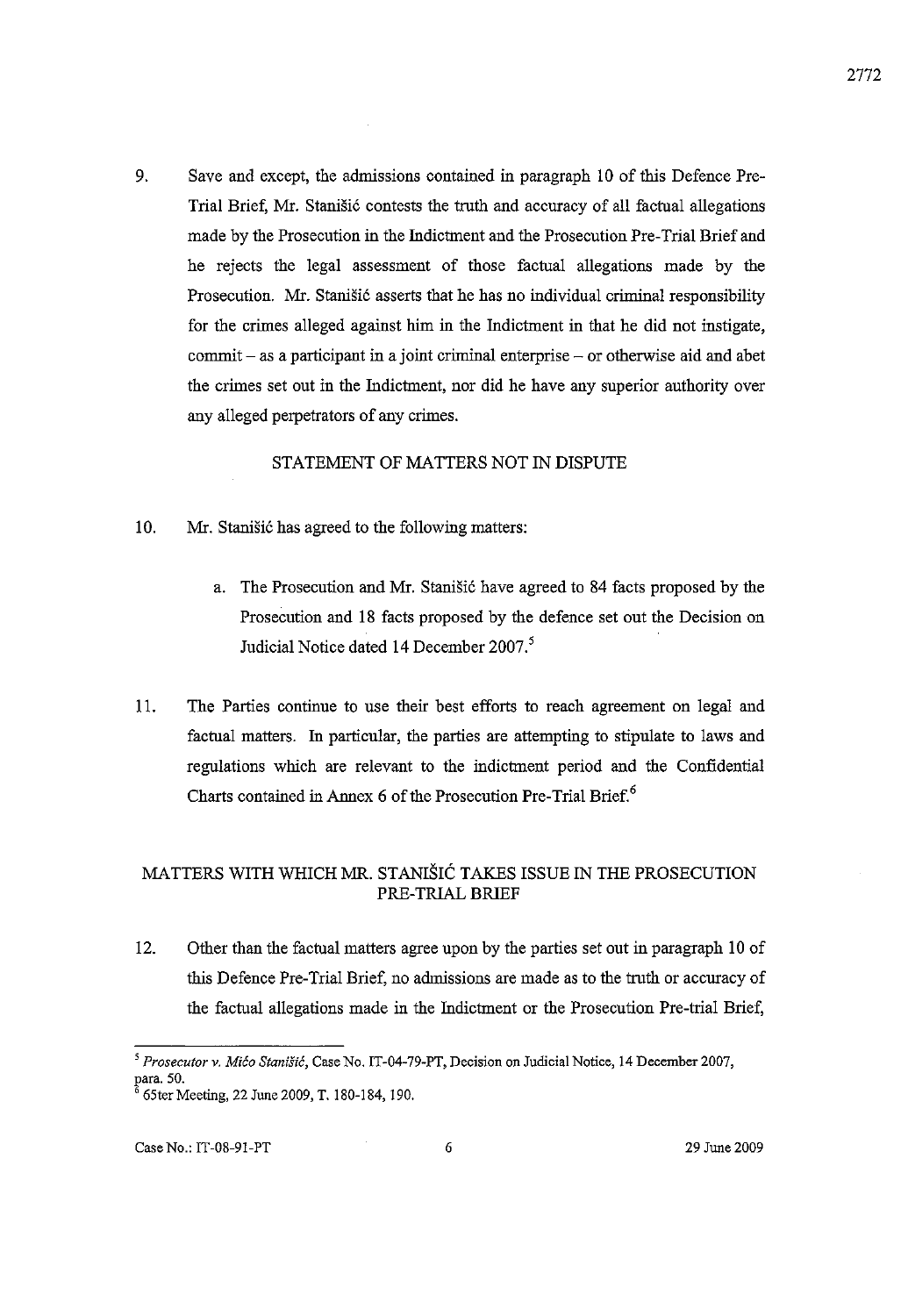including adjudicated facts previously admitted by the Pre-Trial Chamber<sup>7</sup> as well as the pending motions for adjudicated facts filed by the Prosecution<sup>8</sup>. Mr. Stanišić challenges all these matters and allegations and other outstanding matters in tbis case. He contests the trutb and accuracy of all factual allegations made by tbe Prosecution in tbe Indictment and tbe Prosecution Pre-Trial Brief, including tbe admissibility, autbenticity, probative value or any weight which may be attached to any of tbe exhibits the Prosecution intends to proffer, and he rejects tbe legal assessment of tbose factual allegations made by tbe Prosecution. Consequently, the Prosecution is put to strict proof of each and every element of fact relied upon by the Prosecution as against Mr. Stanišić.

- 13. Mr. Stanišić asserts that he did not instigate, commit as a participant in a joint criminal enterprise - or otberwise aid and abet tbe crimes set out in tbe Indictment, as charged under Article  $7(1)$  of the Statute, nor did he have any superior authority over any alleged perpetrators of any crimes, as charged under Article  $7(3)$  of the Statute.
- 14. In relation to legal issues, as a preliminary matter, Mr. Stanišić notes the findings in the *Aleksovski* case,<sup>9</sup> where the Appeals Chamber held that a proper construction of tbe Statute requires tbat the *ratio decidendi* of its decisions is binding on Trial Chambers and that decisions of Trial Chambers, which are bodies of coordinate jurisdiction, have no binding force on each other.<sup>10</sup> It is

<sup>&</sup>lt;sup>7</sup> Prosecutor v. *Mićo Stanišić*, Case No. IT-04-79-PT, Decision on Judicial Notice, 14 December 2007, para. 50.

<sup>8</sup>*Prosecutor* **v.** *Mica Stanisic,* **Defence Response to Prosecution's Third Motion for Iudicial Notice of**  Adjudicated Facts, IT-04-79-PT, 8 February 2008 aud *Prosecutor v. Mica Stanisic,* Defence Response to Prosecution's Forth Motion for Judicial Notice of Adjudicated Facts, IT-04-79-PT, 5 May 2008.

*<sup>9</sup> Prosecutor v. Aleksovsld,* Judgement, IT-95-l4/l-A, 24 March 2000 *("Aleksovski* Appeal Judgemenf'). <sup>10</sup> Aleksovski Appeal Judgement, para. 114. However, a Trial Chamber is free to follow the decision of **another Trial Chamber if it ftnds that decision persuasive,** *Ibid.* **Furthennore, In the** *Delalie* **case,**  *Prosecutor* **v.** *Delalif: et. al.,* **Decision on the Motion to Allow Witness K, Land M to give their Testimony**  by Means of Video-link Conference, IT-96-21-T, 28 May 1997 the Trial Chamber held that prior decisions **of a Trial Chamber in another case have no binding force** *per se:* 

**The International Tribunal meets the tasks assigned to it with a spirit of innovation and awareness that each case and situation which it is called to assess presents a unique set of circumstances with its own considerations. It is, however, the case that, where a decision has been rendered on a request, a Trial Chamber called to examine a similar request may look to**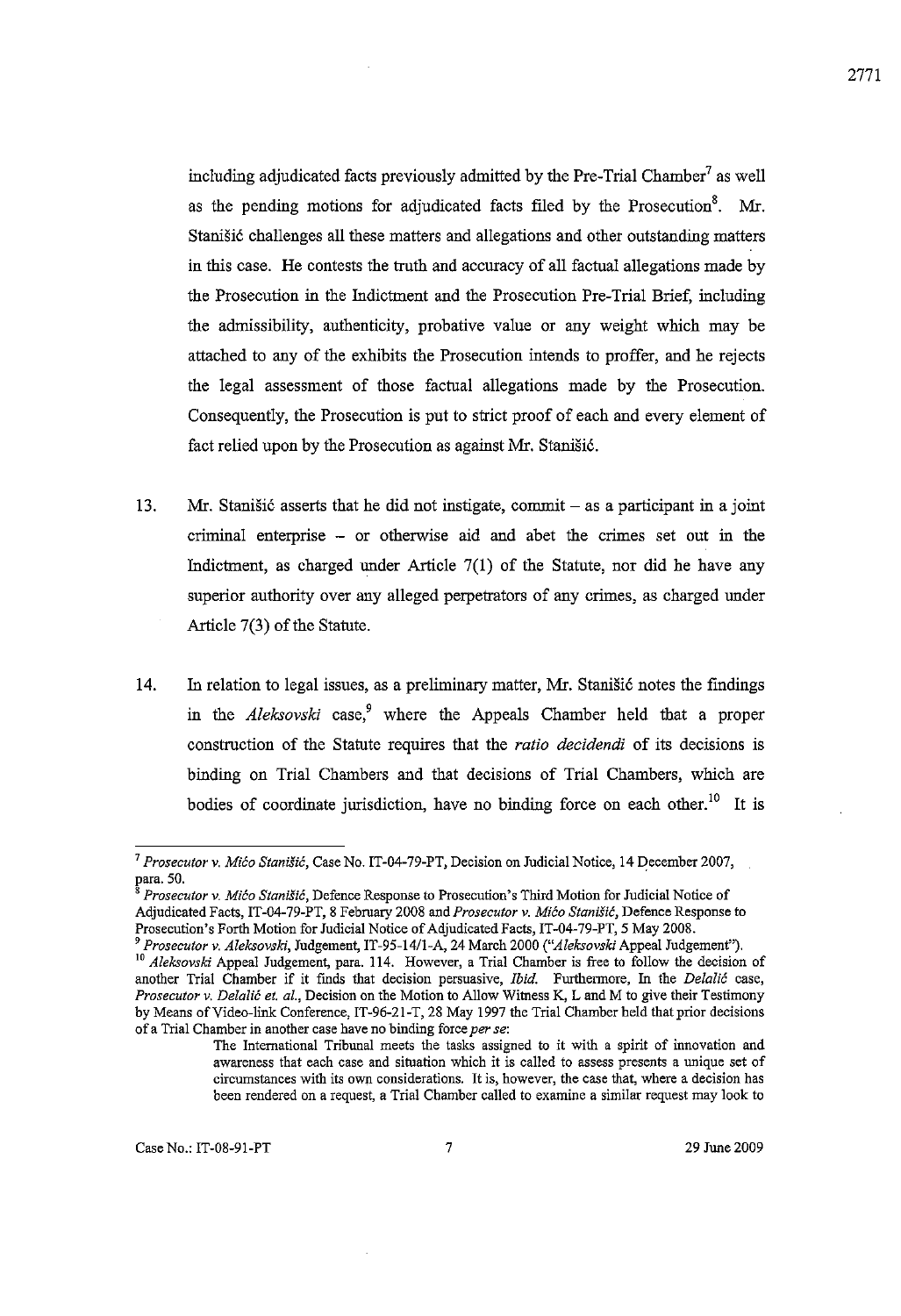submitted that in relation to the legal matters arising out of the Prosecution Pre-Trial Brief, there are issues currently pending before the Appeals Chamber or likely to be litigated before the Appeals Chamber and other Trial Chambers in the near future. Mr. Stanišić reserves the right to make further submissions concerning these matters.

- 15. Mr. Stanišić is charged with murder, torture, and cruel treatment under Article 3. This provision has been interpreted as a general and residual clause covering all violations of humanitarian law not falling under Articles 2, 4 or 5 of the Statute, and more specifically:
	- a. violations of the Hague law on international conflicts;
	- b. infringements of provisions of the Geneva Conventions other than those classified as "grave breaches" by those Conventions;
	- c. violations of common Article 3 of the Geneva Conventions and other customary rules on internal conflicts, and
	- d. violations of agreements binding upon the parties to the conflict, considered *qua* treaty law, *i.e.,* agreements which have not turned into customary international law. $^{11}$
- 16. For a crime to be adjudicated under Article 3, two preliminary requirements must be satisfied. First, there must have been an armed conflict,<sup>12</sup> whether internal or international in character,<sup>13</sup> at the time the offences were allegedly committed.<sup>14</sup> Secondly, there must be a close nexus between the armed conflict and the alleged

**that previous decision for guidance. If there are reasons to support departures from a previous decision in whole or in part, then the Trial Chamber will do so. If, however, no such reasons exist, the Trial Chamber may find it useful to take the same approach as in the prior decision.** 

**II** *Prosecutor v. Tadie,* **IT -94-I-AR72, Decision on the Defence Motion for Interlocutory Appeal on**  Jurisdiction ,2 October 1995 *("Tadic* Jurisdiction Decision"), para 89.

<sup>&</sup>lt;sup>12</sup> An armed conflict is deemed to exist "whenever there is a resort to armed force between States or **protracted armed violence between governmental authorities and organised anned groups or between such groups within a State ... whether or not actual combat takes place there".** *Tadic* **Jurisdiction Decision, para**  70.

*<sup>13</sup> Tadic* **Jurisdiction Decision, para. 137: "under Article 3, the International Tribunal has jurisdiction over the acts alleged in the indictment, regardless** of whether **they occurred within an internal or an international armed conflict".** 

**<sup>14</sup>***Tadic* **Jurisdiction Decision, para. 67.**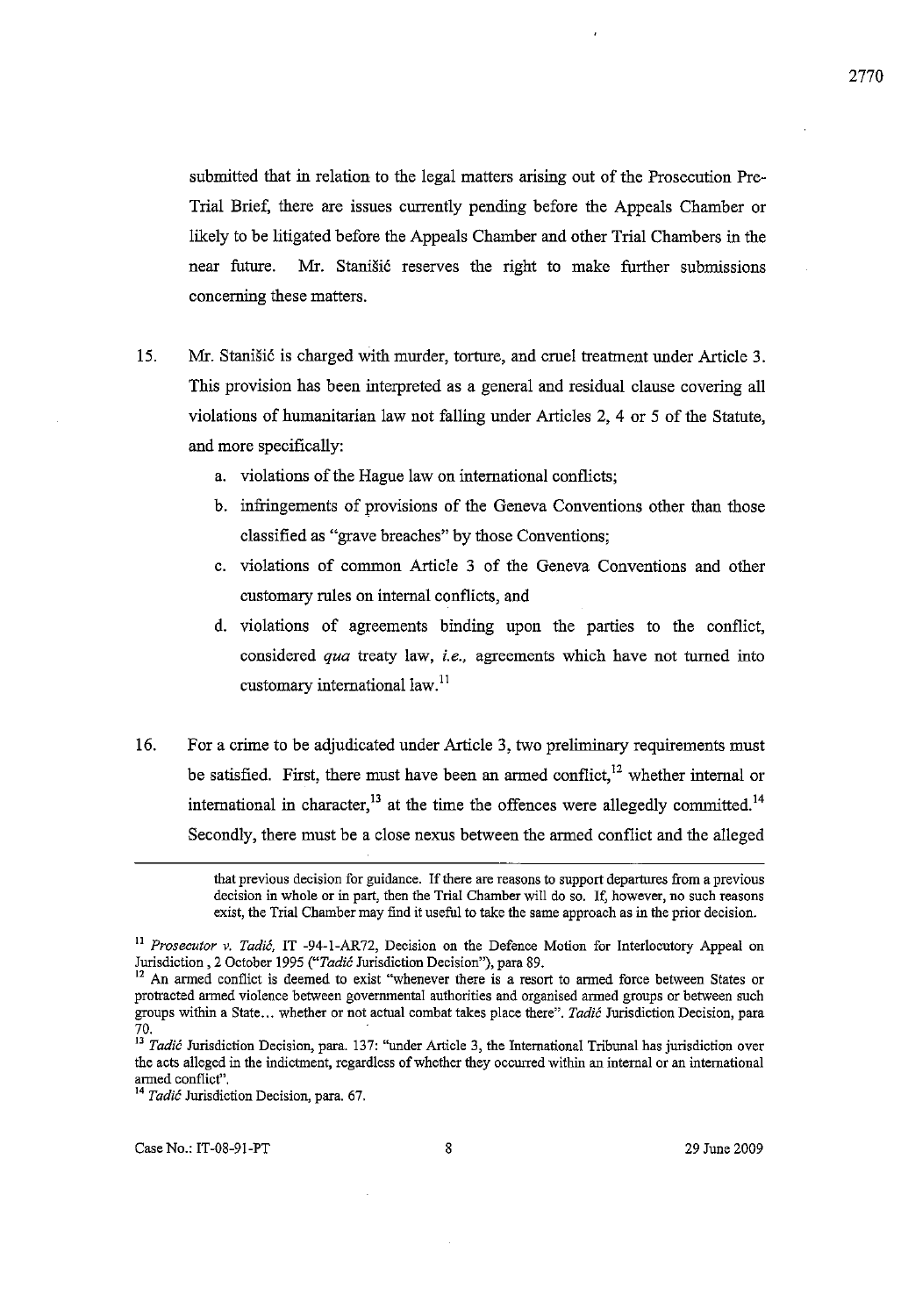offence, meaning that the acts of the accused must be "closely related" to the hostilities.<sup>15</sup> Furthermore, four additional requirements must be satisfied pursuant to Article  $3$ <sup>16</sup> the violation must constitute an infringement of a rule of international humanitarian law; the rule must be customary in nature, or, if it belongs to treaty law, the required conditions proscribed by treaty must be met;<sup>17</sup> the violation must be serious, that is to say, it must constitute a breach of a rule protecting important values, and the breach must involve grave consequences for the victim;<sup>18</sup> the violation of the rule must entail, under customary or conventional law, the individual criminal responsibility of the person breaching the rule.

- 17. Subject to the *proviso* that Mr. Stanisic reserves the right to make further submissions on the law, he does not take issue with the submissions contained in the Prosecution Pre-Trial Brief in relation to the legal defmition of murder, torture, and cruel treatment as a violation of the Laws and Customs of War pursuant to Article 3. Mr. Stanišić asserts that he is not guilty of murder as alleged in the Indictment pursuant to Article 3 and he contests all factual allegations and legal assessments of those "factual allegations made by the Prosecution in relation to the charge of murder pursuant to Article 3.
- 18. Mr. Stanišić is charged with persecutions, extermination, murder, deportation, forcible transfer, torture, and inhumane acts, under Article 5. The following elements must be fulfilled in order to classify an act under Article 5 (a) to (i) of the Statute as a crime against humanity:
	- a. there must be an attack;
	- b. the acts of the accused must be part of the attack;
	- c. the attack must be directed against any civilian population;

**<sup>15</sup> Tadic Jurisdiction Decision, para. 170.** 

**<sup>16</sup>***Tadic* **Jurisdiction Decision, para. 94.** 

<sup>&</sup>lt;sup>17</sup> In this respect, the Appeals Chamber added that a charge based on treaty law would necessitate that two **additional requirements be met, namely, that the agreements (i) were unquestionably binding on the parties**  at the time of the alleged offence and (ii) are not in conflict with or derogate from peremptory norms of international law. *Tadic* **Jurisdiction Decision, para. 143.** 

**<sup>18</sup>***See* **Article 1** of the **Statute, which gives the** Tribunal jurisdiction **over "serious violations** of international **humanitarian law".**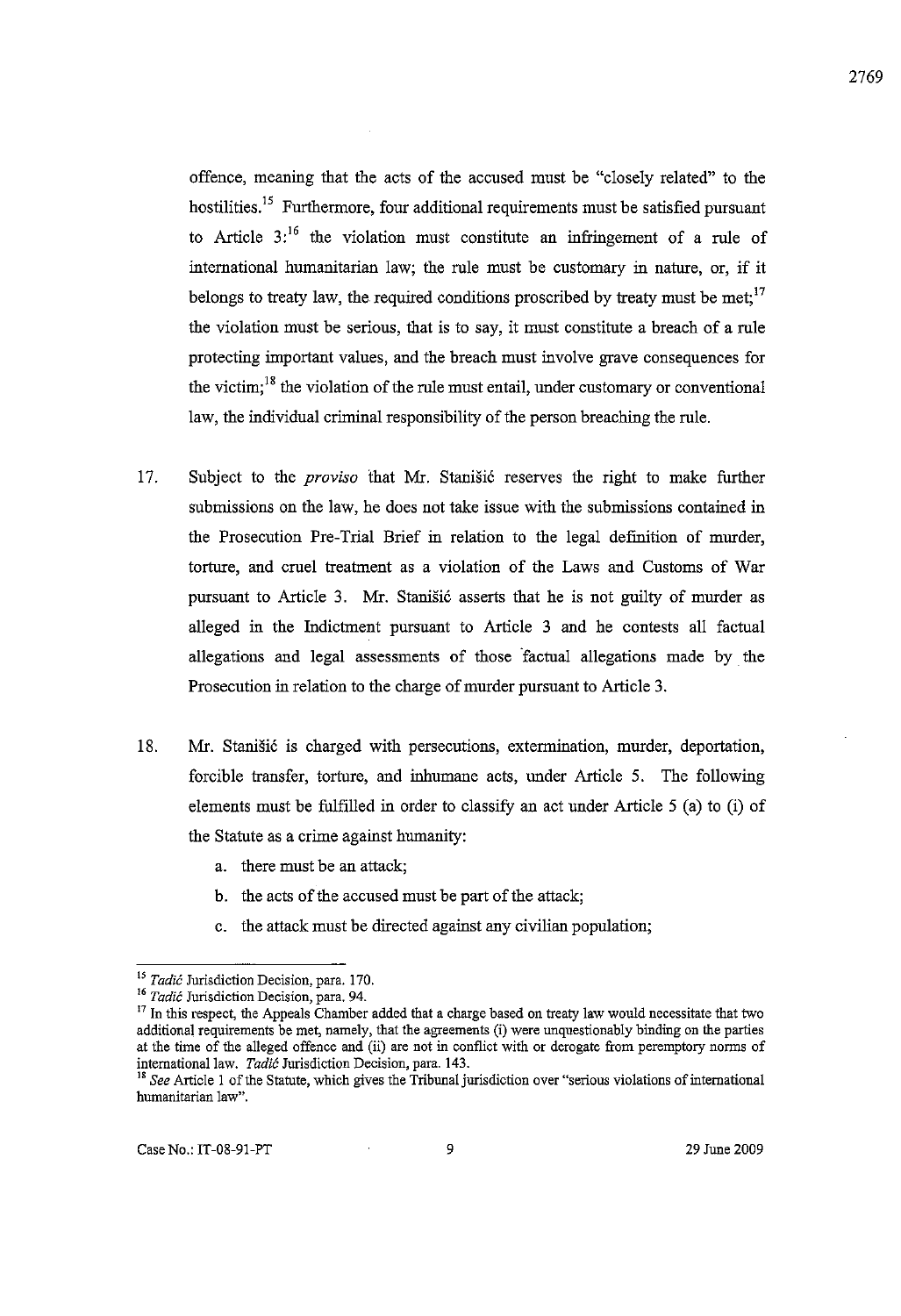- d. the attack must be widespread or systematic;
- e. the perpetrator must know that his acts constitute part of a pattern of widespread or systematic crimes directed against a civilian population and know that his acts fit into such a pattern.<sup>19</sup>

The acts of the accused must not be isolated but form part of the attack, which means that the act, by its nature or consequence, must objectively be a part of the attack.<sup>20</sup> The accused must have the intent to commit the underlying offence with which he is charged, and he must have knowledge that there is an attack against the civilian population and that his act comprises part of that attack.<sup>21</sup>

- 19. Mr. Stanišić asserts that he is not guilty of crimes against humanity as alleged in the Indictment pursuant to Article 5 and he contests all factual allegations and legal assessments of those factual allegations made by the Prosecution in relation to the charge of crimes against humanity pursuant to Article 5.
- 20. Subject to the *proviso* that Mr. Stanišić reserves the right to make further submissions on the law, he does not take issue with the submissions contained in the Prosecution Pre-Trial Brief in relation to the legal definition of murder as a crime against humanity pursuant to Article  $5(a)$ . Mr. Stanišić asserts that he is not guilty of murder as alleged in the Indictment pursuant to Article 5(a) and he contests all factual allegations and legal assessments of those factual allegations made by the Prosecution in relation to the charge of murder pursuant to Article 5(a).
- 21. Mr. Stanišić is charged with deportation as a crime against humanity under Article 5(d). The *actus reus* of deportation is the forced displacement of persons by expulsion or other forms of coercion from the area in which they are lawfully

<sup>19</sup>*Prosecutor v. Kunarac et 01.,* Case No.: IT-96-23-A & IT-96-23/1-A, Judgement, 12 June 2002 *("Kunarac* Appeal Judgement"), para 85.

<sup>20</sup>*Prosecutor v. Tadic,* T-94- I-A, Judgement, IS July 1999 *("Tadic* Appeal Judgement"), paras. 248, 251, 271, *Kunarac* Appeal Judgement, para. 99.

<sup>&</sup>lt;sup>21</sup> Kunarac Appeal Judgement, para. 102-103.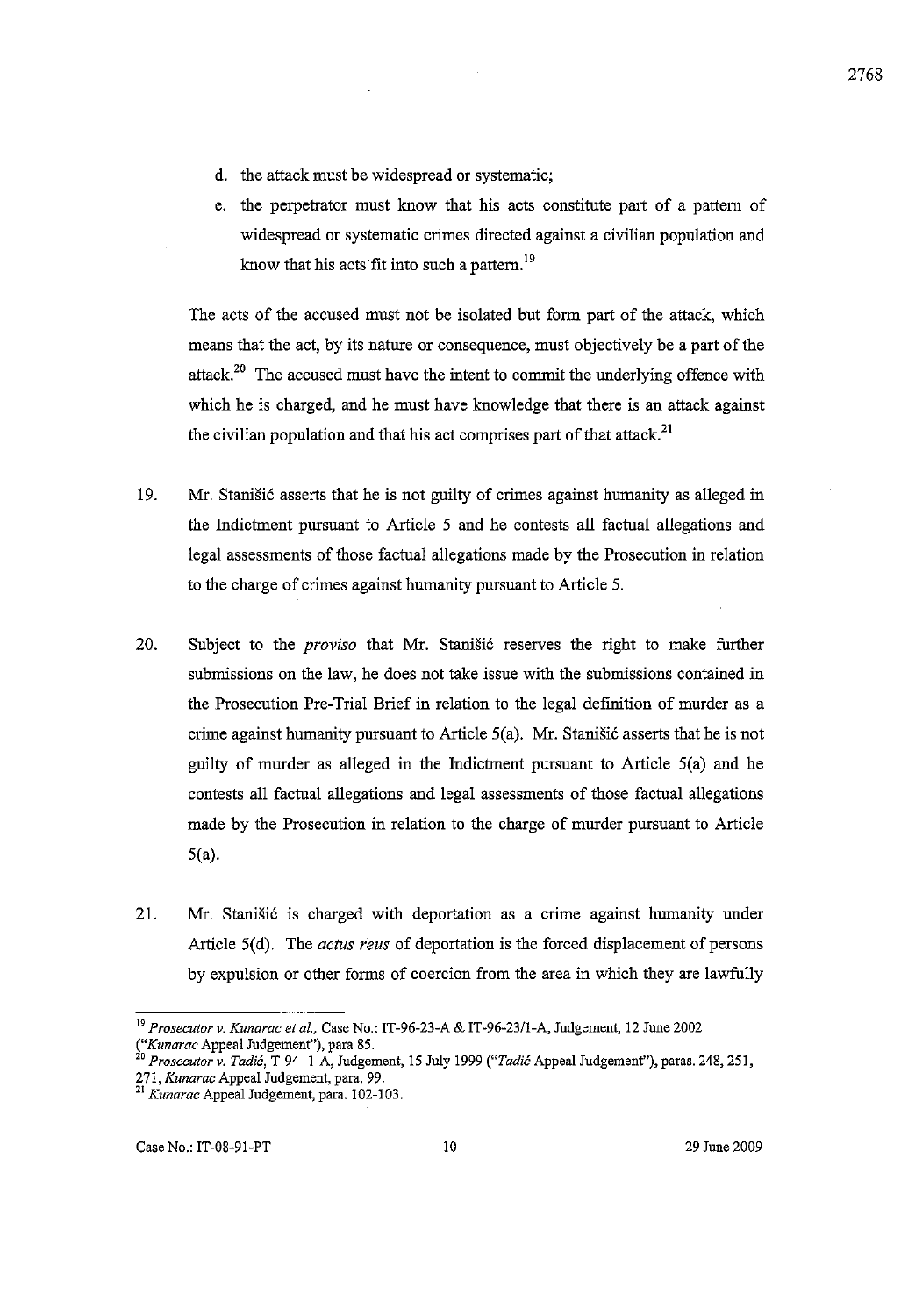present, across a *de jure* state border or, in certain circumstances, a *de Jacto*  border, witbout grounds permitted under international law. The *mens rea* of tbe offence does not require tbat tbe perpetrator intend to displace tbe individual across the border on a permanent basis. The legal standard is an intent to transfer persons on a non-provisional basis.<sup>22</sup> Mr. Stanišić asserts that he is not guilty of deportation under Article 5(d), as alleged in tbe Indictment and he contests all factual allegations and legal assessments of tbose factual allegations made by tbe Prosecution in relation to the charge of deportation pursuant to Article 5(d).

- 22. Mr. Stanišić is charged with Other Inhumane Acts (Forcible Transfer) as a crime against humanity under Article 5(i). Forcible transfer is tbe forcible displacement of persons which may take place within national boundaries. The *mens rea* does not require tbe intent to transfer permanently. The legal standard is an intent to transfer persons on a non-provisional basis.<sup>23</sup> Mr. Stanišić asserts that he is not guilty of forcible transfer under Article 5(i), as alleged in tbe Indictment and he contests all factual allegations and legal assessments of tbose factual allegations made by the Prosecution in relation to tbe charge of forcible transfer pursuant to Article 5(i).
- 23. Mr. Stanišić is charged with persecutions under Article 5. For a charge of persecutions pursuant to Article 5(h), tbe general requirements for crimes against humanity must be satisfied. In addition, the crime of persecution consists of an act or omission which:
	- a. discriminates in fact and which denies or infringes upon a fundamental right laid down in international customary or treaty law (tbe *actus reus);*  and
	- b. was carried out deliberately witb the intention to discriminate on one of tbe listed grounds, specifically race, religion or politics (tbe *mens rea).*

*<sup>22</sup> Prosecutor v. Stakic,* Judgement, IT-97-24-A, 22 March 2006 *(Staldc* Appeal Judgemenf'), paras. 278 and319.

<sup>&</sup>lt;sup>23</sup> Stakić Appeal Judgement, paras. 317 and 319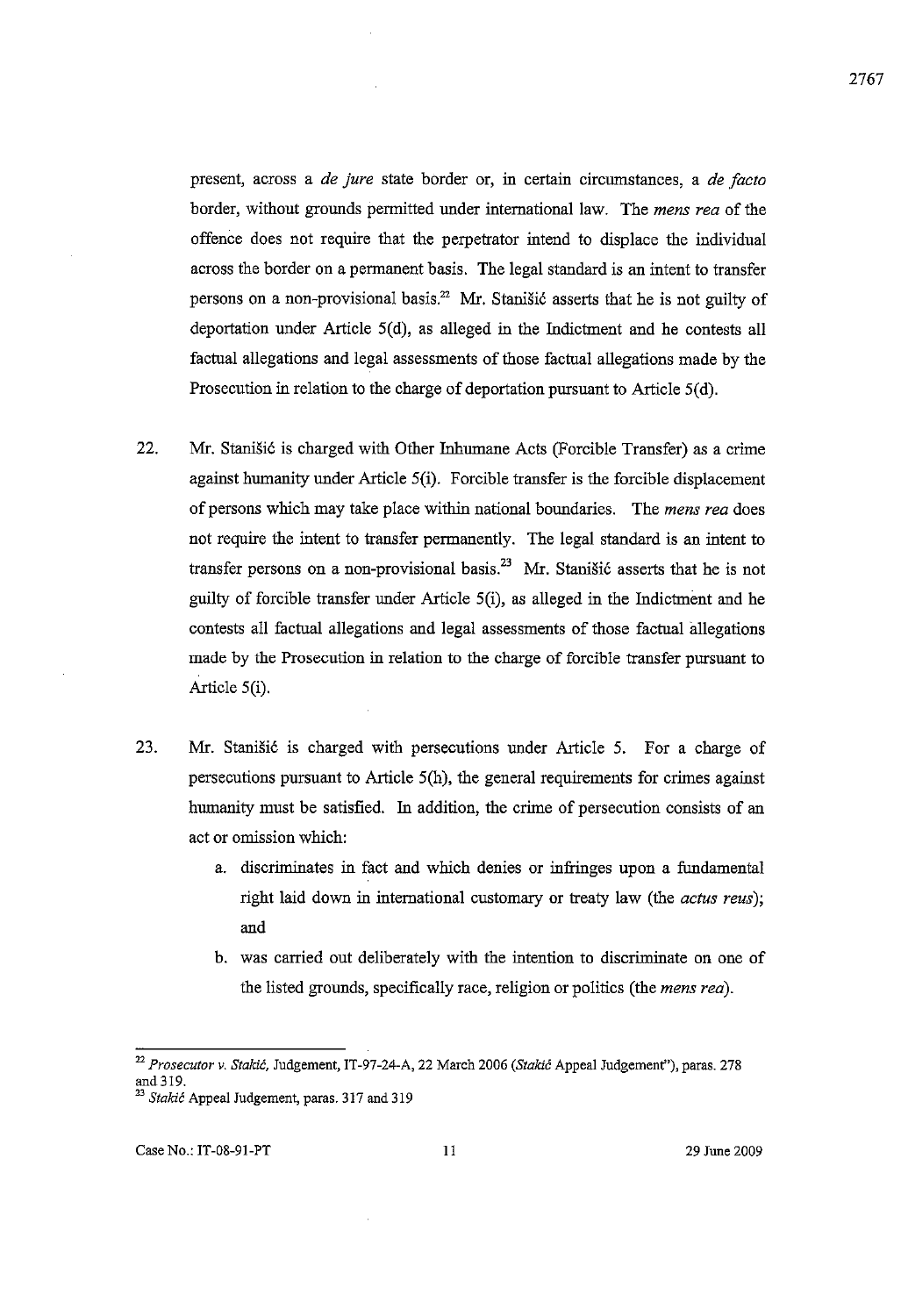- 24. Persecution often refers to a series of acts, however a single act may be sufficient, as long as this act or omission discriminates in fact and was carried out deliberately with the intention to discriminate on one of the listed grounds.<sup>24</sup> The acts underlying persecutions as a crime against humanity, whether considered in isolation or in conjunction with other acts, must constitnte a crime of persecutions of gravity equal to the crimes listed in Article  $5<sup>25</sup>$  The *mens rea* of the perpetrator carrying out the underlying physical acts of persecutions as a crime against humanity requires evidence of a specific intent to discriminate on political, racial, or religious grounds.<sup>26</sup>
- 25. Mr. Stanišić asserts that he is not guilty of persecutions as alleged in the Indictment pursuant to Article  $5(h)$  and he contests all factual allegations and legal assessments of those factual allegations made by the Prosecution in relation to the charge of persecutions pursuant to Article 5(h).
- 26. Mr. Stanišić is charged with instigating pursuant to Article  $7(1)$ . Subject to the *proviso* that Mr. Stanišić reserves the right to make further submissions on the law, he does not take issue with the submissions contained in the Prosecution Pre-Trial Brief in relation to the legal definition of instigating pursuant to Article 7(1). Mr. Stanišić asserts that he is not guilty of instigating as alleged in the Indictment pursuant to Article 7(1) and he contests all factual allegations and legal assessments of those factnal allegations made by the Prosecution in relation to the charge of instigating pursuant to Article 7(1).
- 27. Mr. Stanišić is charged with committing pursuant to Article  $7(1)$ . "Committing" in the Indictment refers to participation in a joint criminal enterprise ("JCE") as a co-perpetrator. He is charged under the first and third categories of  $JCE.<sup>27</sup>$  It

2766

<sup>&</sup>lt;sup>24</sup> Blaškić Appeal Judgement, para. 135, Vasiljević Appeal Judgement, para. 113.

*<sup>25</sup> Blas!dc* Appeal Judgement, para. 135, *Krnojelac* Appeal Judgement, paras. 199,221.

<sup>26</sup>*Blos!dc* Appeal Judgement, para 164, *Krnojelac* Appeal Judgement, para. 184; *Vasiljevic* Appeal Judgement, para. 113.

<sup>27</sup>*Stakic* Appeal Judgement, para. 64, *Vasiljevic* Appeal Judgement, paras 96-99, *Tadic* Appeal Judgement, paras 195-225, *Krnojelac* Appeal Judgement, paras 83-84.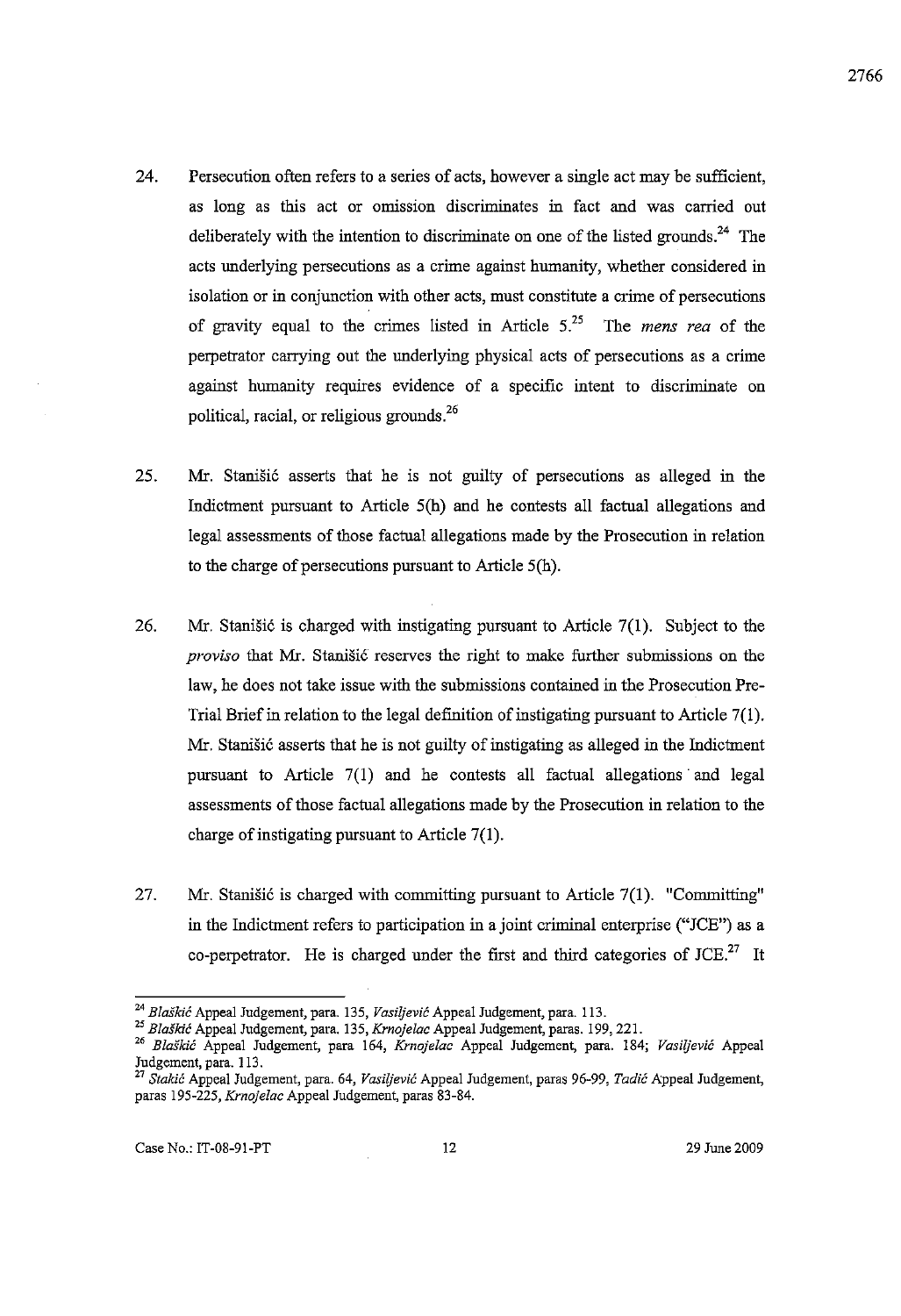must be proven that a plurality of persons shared the common criminal purpose; that the accused made at least a significant contribution to this common criminal purpose; and that the commonly intended crime (or foreseeable crimes under the third category) did in fact take place.<sup>28</sup> Furthermore, it must be proven that the accused possessed the requisite criminal intent and this criminal intent must be the only reasonable inference on the evidence. For the first category of JCE, it must be proven that the accused both intended the commission of the crime and intended to participate in a common plan aimed at its commission. For the third category of JCE, the accused can only be held responsible for a crime outside the common purpose if, under the circumstances of the case: (i) it was foreseeable that such a crime might be perpetrated by one or other members of the group and (ii) the accused willingly took that risk *(dolus eventualis).* The crime must be shown to have been foreseeable to the accused in particular.<sup>29</sup> The Prosecution must prove that the accused had sufficient knowledge that the additional crimes were a natural and foreseeable consequence.<sup>30</sup>

- 28. Mr. Stanišić asserts that he is not guilty of participating in a joint criminal enterprise as alleged in the Indictment pursuant to Article 7(1) and he contests all factual allegations and legal assessments of those factual allegations made by the Prosecution in relation to being a participant of a joint criminal enterprise pursuant to Article 7(1).
- 29. Mr. Stanišić is charged with aiding and abetting pursuant to Article  $7(1)$ . The *actus reus* and *mens rea* of aiding and abetting are the following:
	- a. The aider and abettor carries out acts specifically directed to assist, encourage or lend moral support to the perpetration of a certain specific crime (murder, extermination, rape, torture, wanton destruction of civilian property, etc.), and this support has a substantial effect upon the perpetration of the crime. [ ... J

<sup>28</sup>*Brtijanin* Appeal Judgement,para.427-430.

<sup>29</sup>*Brtijanin* Appeal Judgement,para.365,411,427-430.

<sup>30</sup>*Kvocka* Appeal Judgement,para.86.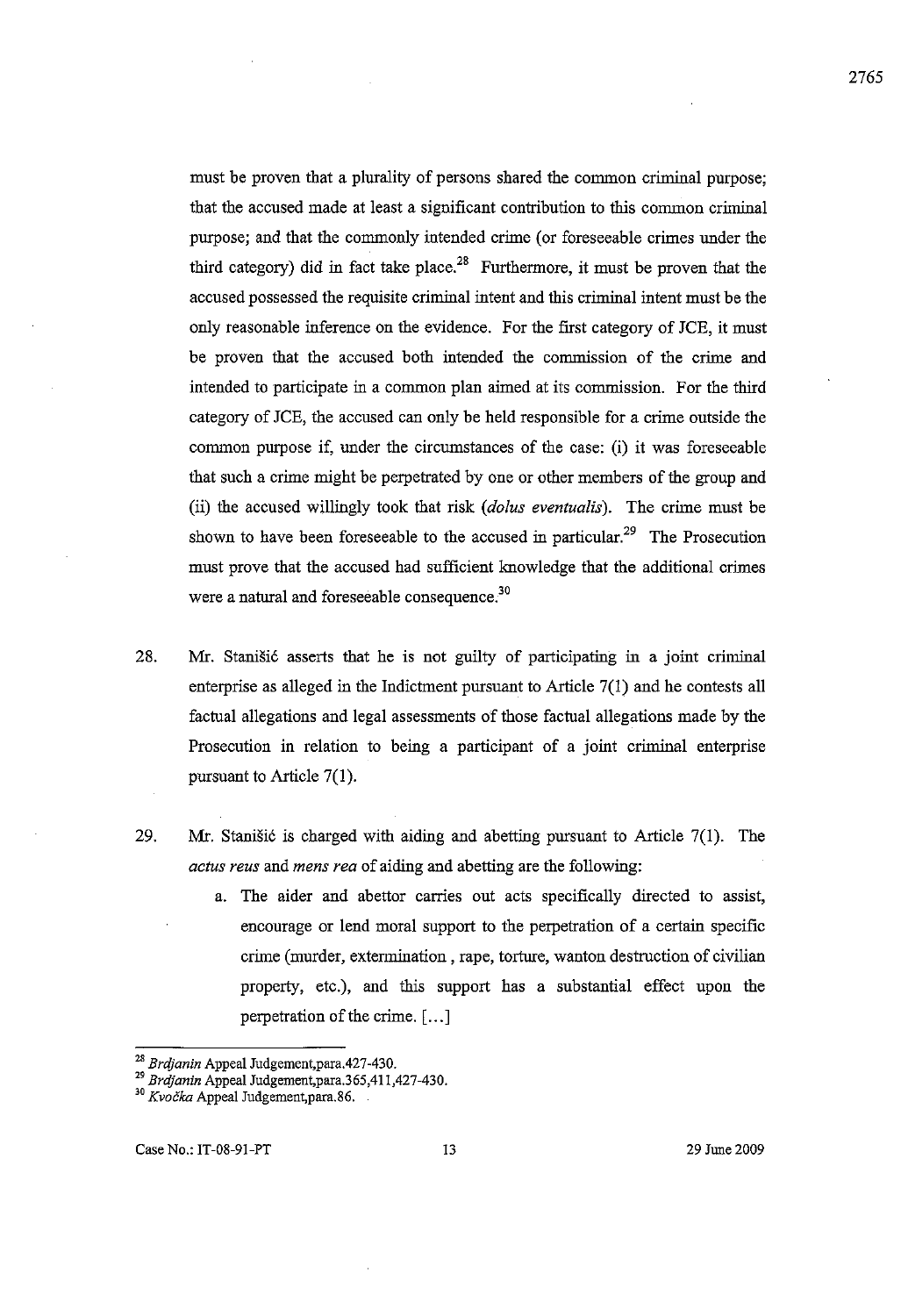b. In the case of aiding and abetting, the requisite mental element is knowledge that the acts performed by the aider and abettor assist [in] the commission of the specific crime of the principal.  $\left[ \ldots \right]^{31}$ 

Mr. Stanišić asserts that he is not guilty of aiding and abetting as alleged in the Indictment pursuant to Article  $7(1)$  and he contests all factual allegations and legal assessments of those factual allegations made by the Prosecution in relation to the charge of aiding and abetting pursuant to Article  $7(1)$ .

- 30. Mr. Stanišić is charged with superior authority pursuant to Article  $7(3)$ . The elements of individual criminal responsibility under Article 7(3) have been firmly established by the jurisprudence of the Tribunal. Three conditions must be met before a superior can be held responsible for the acts of his or her subordinates:
	- a. The existence of a superior-subordinate relationship;
	- b. The superior knew or had reason to know that the subordinate was about to commit such acts or had done so; and
	- c. The superior failed to take the necessary and reasonable measures to prevent such acts or to punish the principal offenders thereof.<sup>32</sup>
- 31. The existence of a superior-subordinate relationship requires a hierarchical relationship between the superior and subordinate. The relationship need not have been formalised and it is not necessarily determined by formal status alone.<sup>33</sup> A hierarchical relationship may exist by virtue of an accused's *de facto,* as well as de jure, position of superiority.<sup>34</sup> The threshold to be reached in establishing a superior-subordinate relationship for the purpose of Article 7(3) is the effective control over a subordinate in the sense of material ability to prevent or punish criminal conduct.<sup>35</sup>

*<sup>31</sup> Blaskic* Appeal Judgement, paras. 45-47, *Vasiijevic* Appeal Judgement, para. 102.

<sup>&</sup>lt;sup>32</sup> Čelebići Appeal Judgment, paras. 189-198, 225-226, 238-239, 256, 263; Aleksovski Appeal Judgment, f:ar 72.

<sup>&</sup>lt;sup>3</sup> Celebići Appeal Judgment, paras. 205-206.

<sup>&</sup>lt;sup>34</sup> Čelebići Appeal Judgment, paras. 192-194, 266.

<sup>&</sup>lt;sup>35</sup> Blaškić Appeal Judgement, para. 375. *Čelebići* Appeal Judgement, para. 256.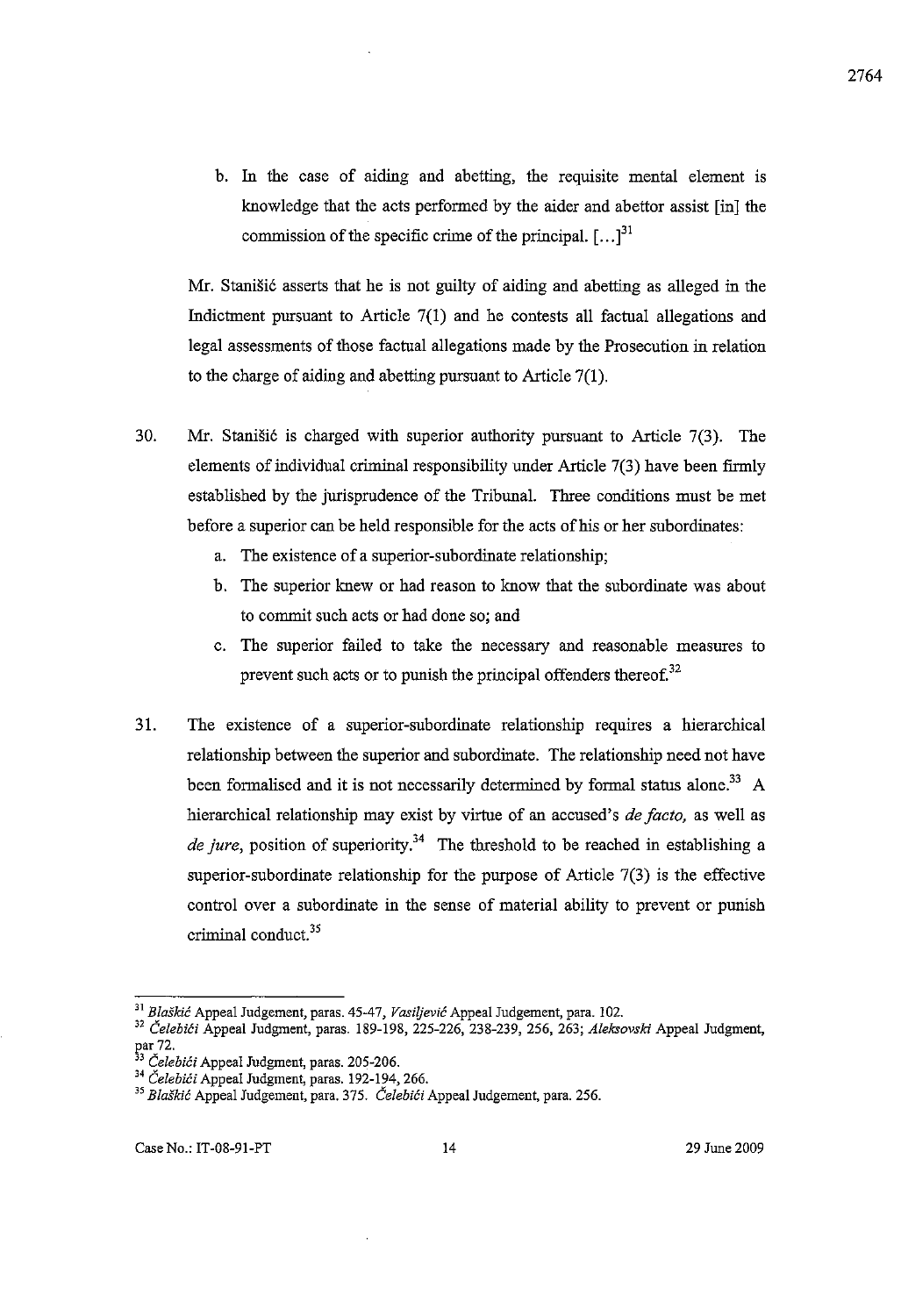- 32. It must be proven that the superior had "effective control" over the persons committing the alleged offences. Effective control means the material ability to prevent offences or punish the principal offenders. To establish that effective control existed at the time of the commission of subordinates' crimes, proof is required that the accused was not only able to issue orders but that the orders were actually followed. The indicators of effective control are more a matter of evidence than of substantive law,  $36$  and those indicators are limited to showing that the accused had the power to prevent, punish, or initiate measures leading to proceedings against the alleged perpetrators where appropriate.<sup>37</sup> Where a superior has effective control and fails to exercise that power he will be responsible for the crimes committed by his subordinates. $38$
- 33. In relation to the issue of knowledge, Article 7(3) provided that it must be demonstrated that the superior knew or had reason to know that his subordinate was about to commit or had committed a crime. It must be proved that:
	- a. The superior had actual knowledge, established through either direct or circumstantial evidence, that his subordinates were committing or about to commit crimes within the jurisdiction of the Tribunal, or
	- b. He had in his possession information which would at least put him on notice of the risk of such offences, such information alerting him to the need for additional investigation to determine whether such crimes were or were about to be committed by his subordinates.<sup>39</sup>

This knowledge requirement applies to both civilian and military commanders.<sup>40</sup> In relation to the issue of the interpretation of the standard of had reason to know "a superior will be criminally responsible through the principles of superior responsibility *only* if *information was available to him* which would have put him

<sup>&</sup>lt;sup>36</sup> Blaškić Appeal Judgement, para. 69, Aleksovski Appeal Judgement, paras. 73-74; Čelebići Appeal Judgement, para. 206.

<sup>37</sup>*Blaskic* Appeal Judgement, para. 69; *Aleksovski* Appeal Judgement, para. 76.

<sup>&</sup>lt;sup>38</sup> Čelebići Appeal Judgment, pars 196-198.

<sup>&</sup>lt;sup>39</sup> Čelebići Appeal Judgment, paras 223-226.

<sup>&</sup>lt;sup>40</sup> Čelebići Appeal Judgment, paras. 196-197.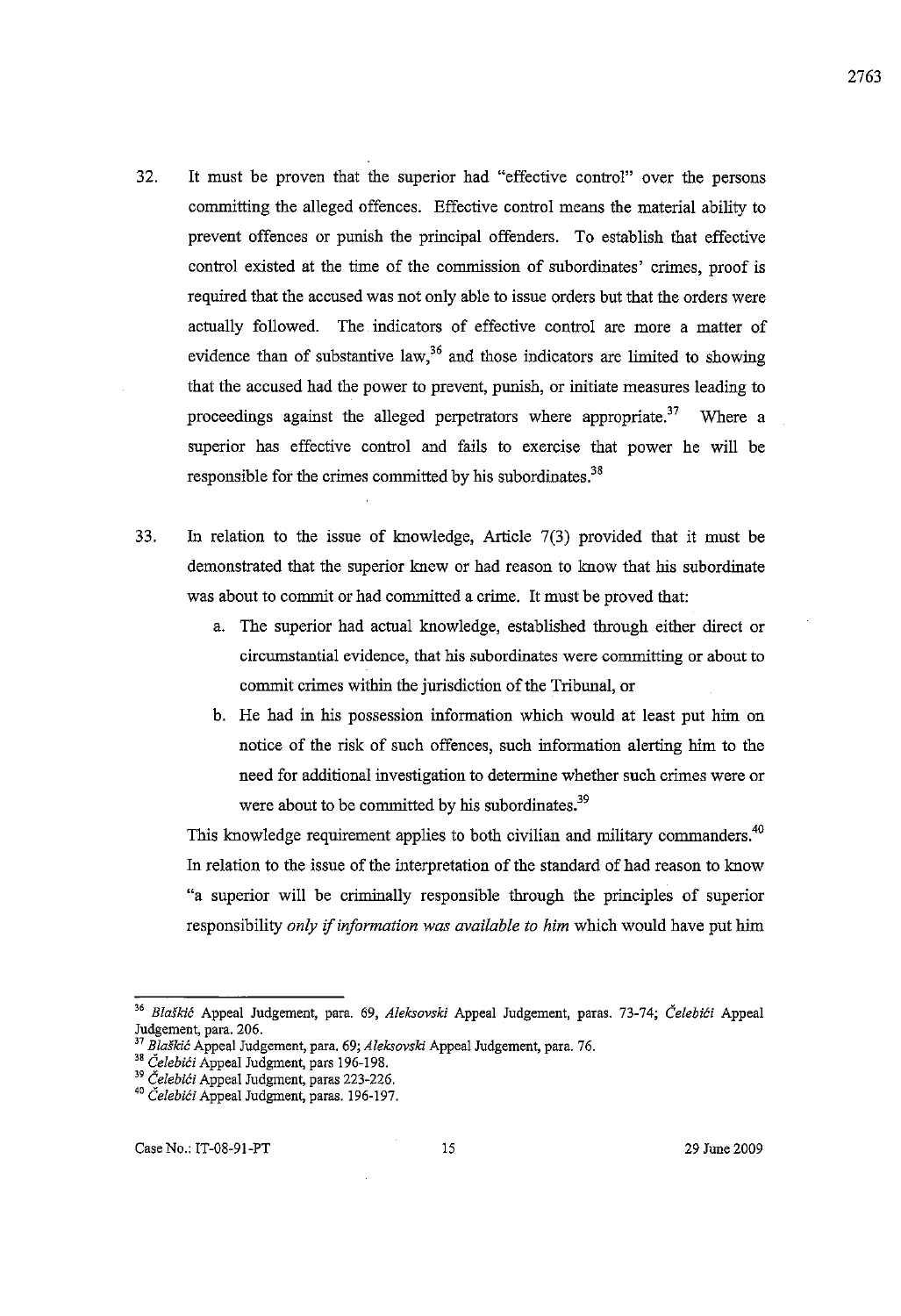on notice of offences committed by subordinates."<sup>41</sup> A "[n]eglect of a duty to acquire such knowledge, however, does not feature in the provision [Article 7(3)] as a separate offence, and a superior is not therefore liable under the provision for such failures but only for failing to take necessary and reasonable measures to prevent or to punish. $"^{42}$ 

- 34. However, for a non-military superior, under customary international law, the *mens rea* standard is "knew or consciously disregarded information clearly indicated or put on notice" that subordinates had committed or were about to commit offences. This formulation of *mens rea* is contained in Article 28(b)(i) of the Rome Statute 1998,<sup>43</sup> and expresses the legal position, i.e. *opinio juris*<sup>44</sup> of the States attending the Rome Diplomatic Conference, the Sixth Committee of the United Nations General Assembly, and the States which ratified the Rome Statute.45 Furthermore, before the ICTR, the *Kayishema and Ruzindana Trial Judgement,46* following the Rome Statute, applied the *mens rea* standard set out in Article  $28(b)(i)$ .
- 35. In relation to the issue of acquiescence, it must be shown that the superior failed to take the necessary and reasonable measures to prevent or punish the crimes of his subordinates. The measures required of the superior are limited to those which are feasible in all the circumstances and are "within his power". A superior is not obliged to perform the impossible. However, the superior has a duty to exercise the powers he has within the confines of those limitations.<sup>47</sup> What

<sup>&</sup>lt;sup>41</sup> Blaškić Appeal Jugdement, para. 62. Čelebići Appeal Judgement, para. 241; *Krnojelac* Appeal **Judgement, para. 15 I.** 

<sup>42</sup> Blaškić Appeal Judgement, para. 62. *Čelebići* Appeal Judgement, para. 226.

<sup>43</sup> Rome Statute of the International Criminal Court, *http://www.un.orgllaw/icc/* 

<sup>&</sup>lt;sup>44</sup> Tadić Appeal Judgement, para. 223.

*<sup>45</sup> Tadif:* **Appeal Judgement, para. 223,** *Prosecutor* **v** *Furundzija,* **Judgement, IT-95-1711-T, 10 December**  1998, paras. 223-227.

*<sup>46</sup> Prosecutor v. Clement Kayishema and Obed Ruzindana,* **Case No. ICTR-95-1-T, Trial Chamber,** 

Judgement and Sentence, 1 July 2001, paras. 227-228.

<sup>&</sup>lt;sup>47</sup> Čelebići Appeal Judgment, par 226.